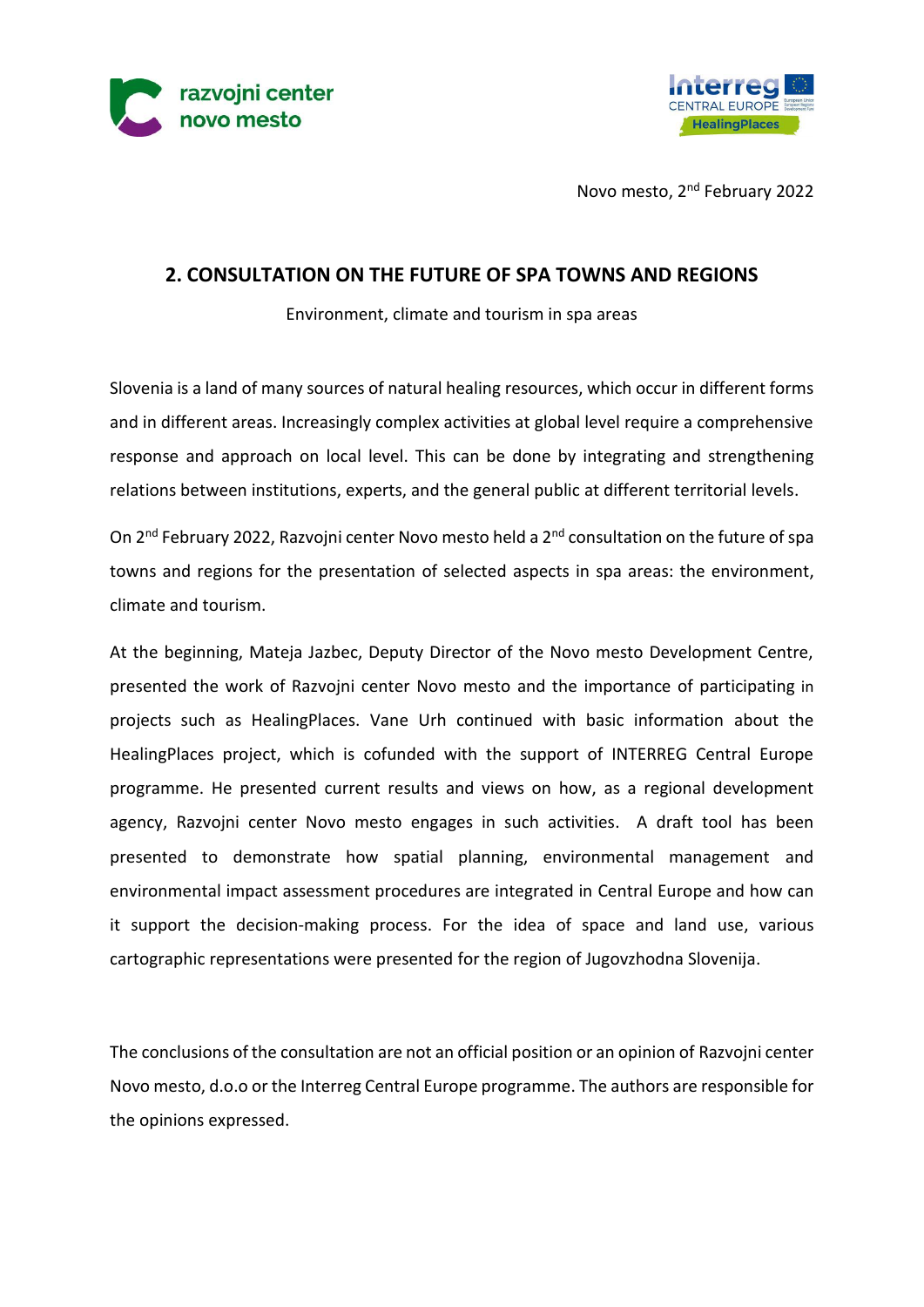



# **PROGRAMME AND CONFERENCE PRESENTATIONS**

**Tuesday, 2 nd February 2022**

| $8.50 - 9.00$   | Gathering of participants                                                                                                                                                                                                                                                                                                        |
|-----------------|----------------------------------------------------------------------------------------------------------------------------------------------------------------------------------------------------------------------------------------------------------------------------------------------------------------------------------|
| $9.00 - 9.20$   | Franci Bratkovič<br><b>Vane Urh</b><br>Development Centre Novo mesto<br>Spa areas and regions of Central Europe - HealingPlaces project and its role in<br>South-Eastern Slovenia                                                                                                                                                |
| $9.25 - 9.45$   | dr. Peter Skoberne<br>Natural attractions and spa tourism                                                                                                                                                                                                                                                                        |
| $9.50 - 10.00$  | <b>Barbara Kink</b><br>Institute of the Republic of Slovenia for Nature Conservation, OE Novo mesto<br>Health resorts and nature protection                                                                                                                                                                                      |
| $10.05 - 10.15$ | Assoc. Prof. Dr. Maja Turnšek<br>Katja Kokot<br><b>Nejc Pozvek</b><br>University of Maribor, Faculty of Tourism<br>Climate change and tourism in the region                                                                                                                                                                      |
| $10.15 - 10.30$ | <b>Break</b>                                                                                                                                                                                                                                                                                                                     |
| $10.30 - 10.45$ | dr. Urška Blaznik<br>National Institute of Public Health, Centre for Health Ecology<br>dr. Urška Rozman<br>prof. dr. Sonja Šostar Turk<br>University of Maribor, Faculty of Health Sciences<br>Promoting the supply of whole grain cereal products in the catering and tourism<br>sector - advantages and potential health risks |
| $10.50 - 11.05$ | <b>Barbara Pavlakovič</b><br>Assoc. Prof. Dr. Maja Turnšek<br><b>Nejc Pozvek</b><br>dr. Milica Rančić Demir<br>Faculty of Tourism, University of Maribor<br>A new hygiene reality - a threat or an opportunity for spas?                                                                                                         |
| $11.10 - 12.00$ | Round table and conclusions                                                                                                                                                                                                                                                                                                      |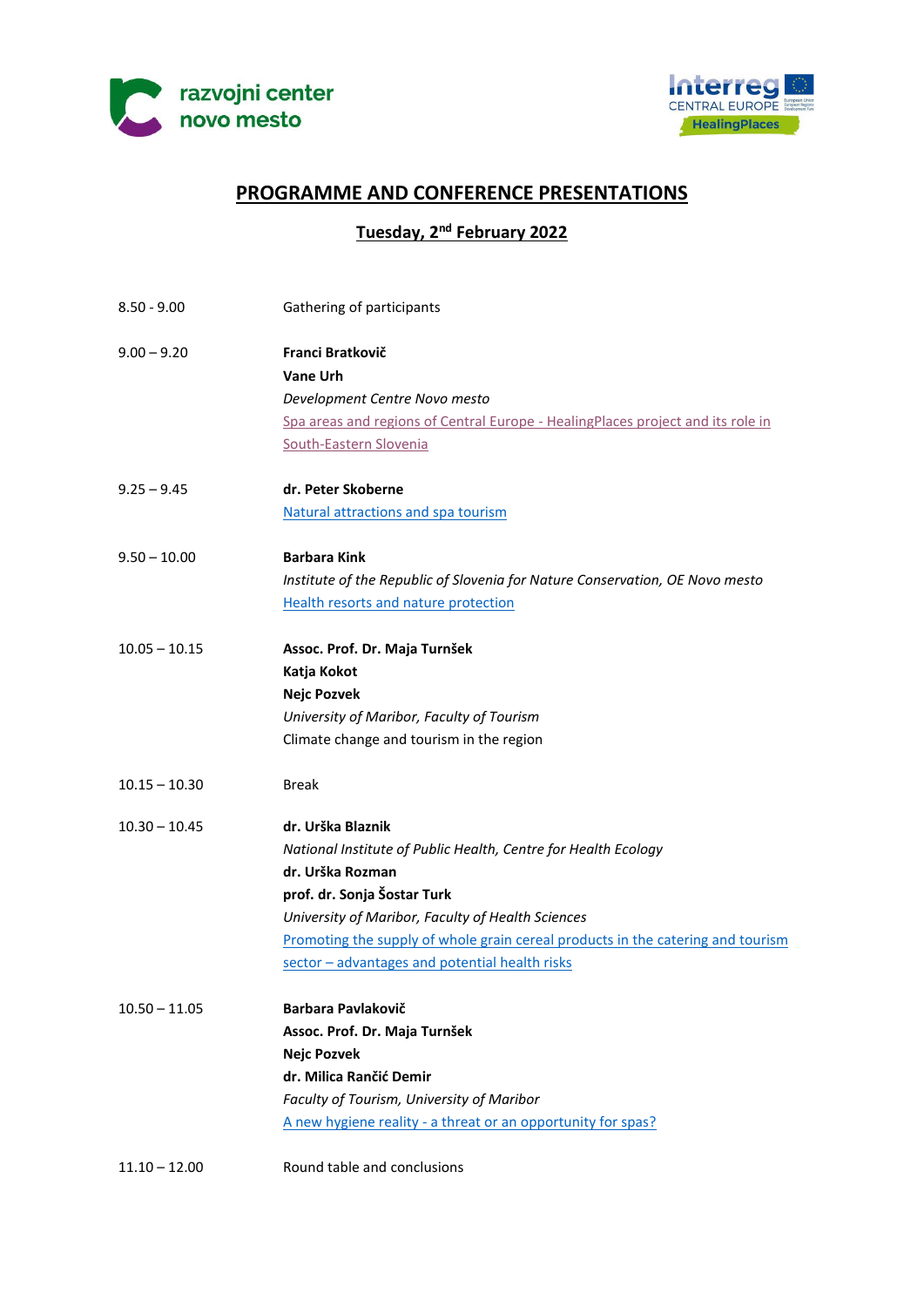



# **CONCLUDING THOUGHTS**

- 1. Natural attractions give us feelings of specialty. These include natural healing resources. They were written about more extensively in our space in the 16<sup>th</sup> century, giving them a broad historical and socio-economic significance.
- 2. Natural resource management in relation to tourism requires a coordinated approach between all relevant stakeholders (investors, public). People involved must have a common objective, a minimum common interest and mutual respect.
- 3. Climate change dictates different implications: the extension of the transitional parts of the winter and summer seasons, the shortening of the winter part of the season and the extension and the impact on the shortening of winter work and the extension and intensity of the summer part of the season are expected.
- 4. Adaptation of tourism activities will require particular attention in relation to
	- a. Time and periods of interventions
	- b. Questions on the intensity and expansion of tourism activities
	- c. New technologies and their effects
	- d. Role of the State and other regulators
- 5. National Programme for Nutrition and HEPA 2015—2025 is an important programme for good environmental status and healthy living, which are also promoted through Slovenian spa areas. Further efforts are needed to cooperate with agricultural activity, which can contribute to the provision of local products and to increasing the consumption of whole grain products, of which the health and well-being benefits currently outweigh the risks.
- 6. Guests and visitors to spa areas and spas expect a wider and more inclusive offer of tourist potential from places such as natural areas and forests, sports areas and cultural sites/heritage in the post-covid time.
- 7. Within the Faculty of Health Studies, University of Maribor, the Institute of Balneology and Climatology, of which Prof. Dr. Sonja Šostar Turk is head of, works in many fields. It is involved in various national and international projects and is available for further forms of cooperation.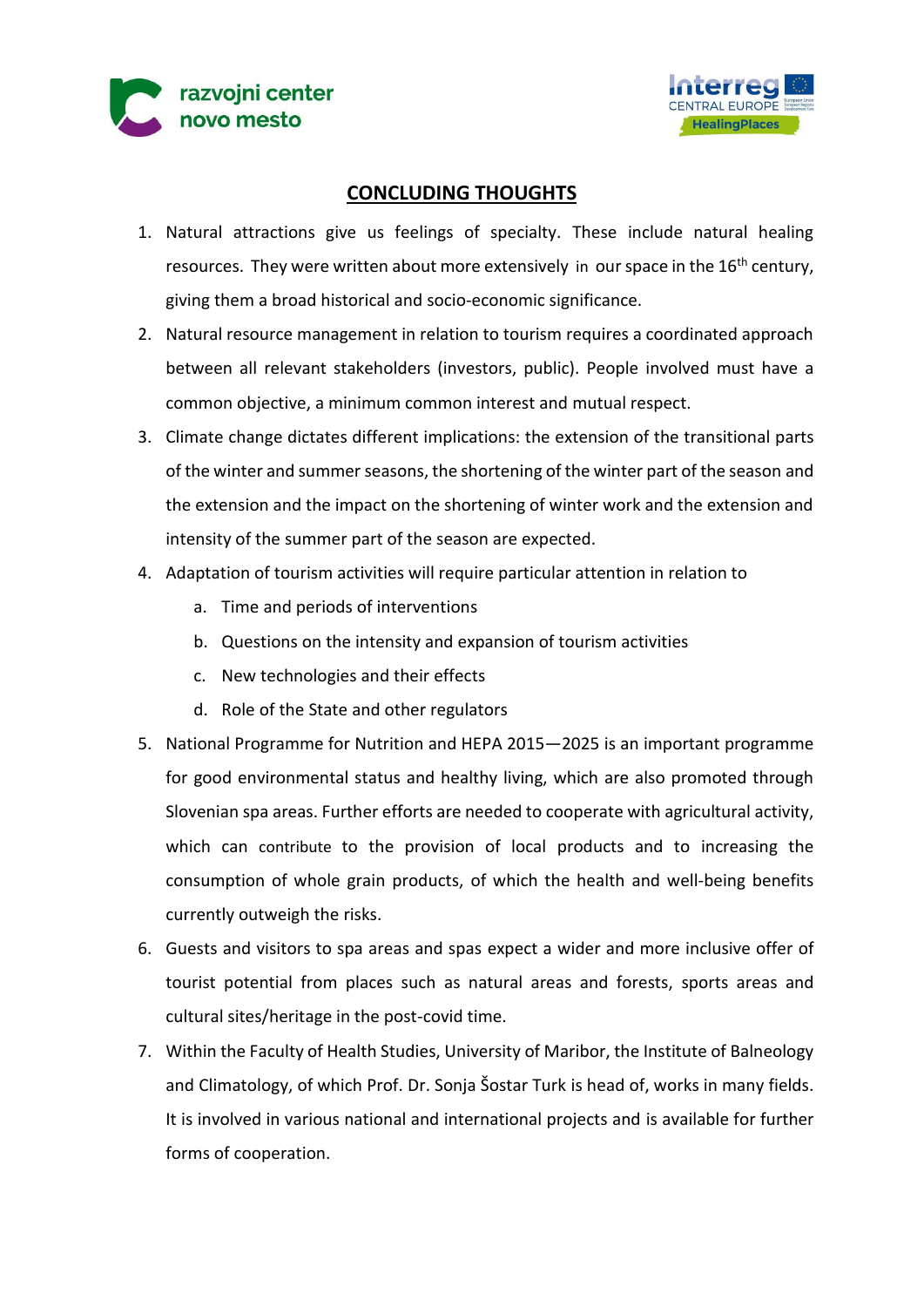



- 8. Spa areas are areas of particular importance that require more attention to natural and cultural values – to be managed in a way that is acceptable to the landscape and the status of the natural and healing environment. Untapped opportunities are in strategic spatial planning of tourism and the renovation of the existing building stock. In Slovenia lack of spa parks is present, which are extremely few (for example Rogaška Slatina, spa park protected as cultural heritage).
- 9. In spa areas, further training of human resources is needed and establishment of conditions for food-service *kilometer zero*, which means implementing the global and local needs of guests and creating conditions for better integration of agricultural and tourism activities.
- 10. Spa areas are suitable for recovery from Covid-19 disease, many already offering *postcovid* and *long-covid* recovery programs, which gives them an important role in the health system.



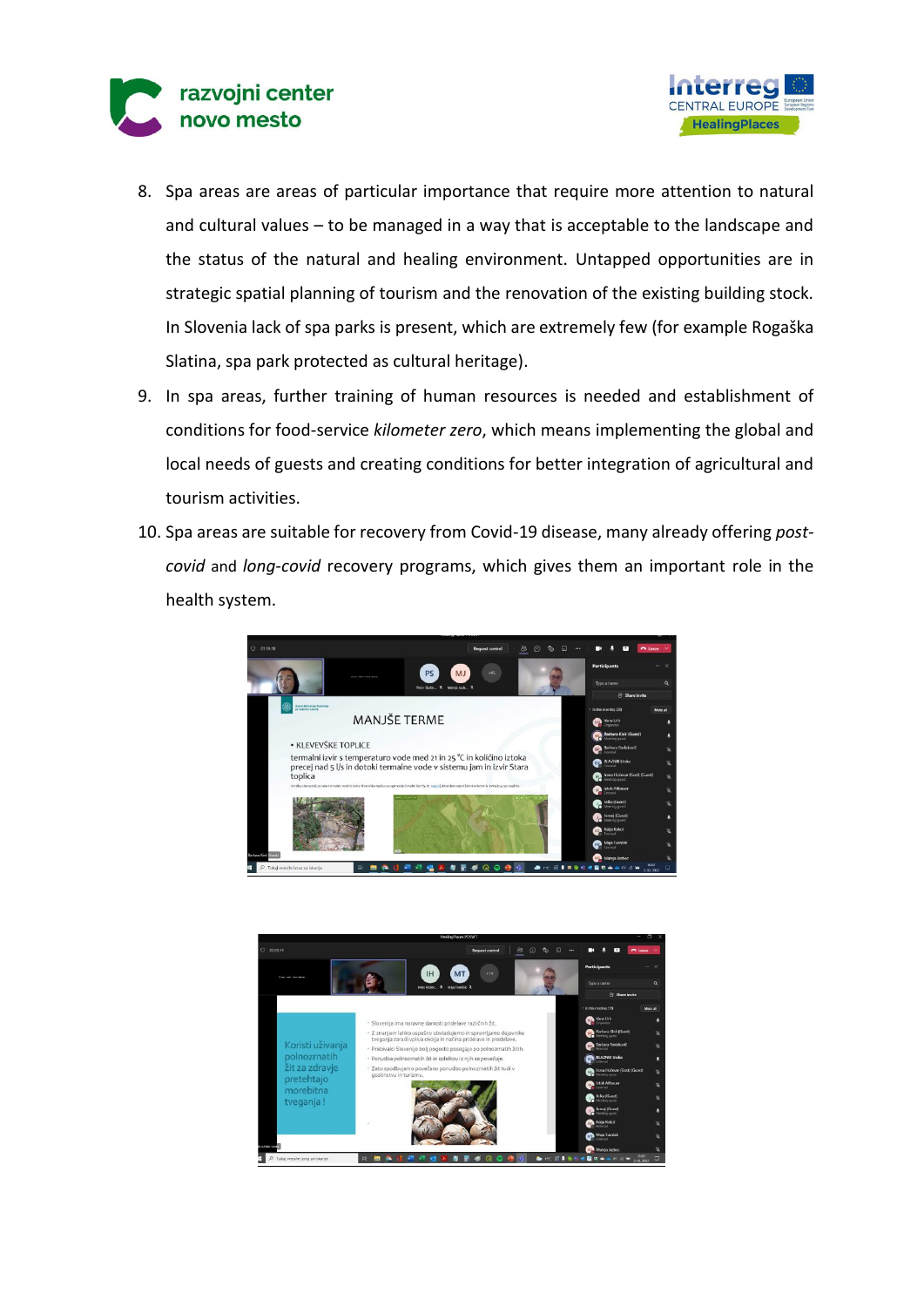



## **EXTENDED SUMMARY**

#### **NATURAL ATTRACTIONS AND HEALTH TOURISM**

#### **Dr. Peter Skoberne**

Presentation of relations and links between natural attractions and spa tourism. In the introduction the clarification of the concept of natural sights – something that stands out conspicuously for man, something special – where also included thermal and mineral springs, which, in addition to aesthetic attractiveness, also have useful value. The first inspection of natural sights was prepared by Janez Vajkard Valvazor, who wrote about spas in Kranjska. A photographic and brief descriptive presentation of various Slovenian spas, mineral springs and slatine followed. They were particularly exposed to the surroundings of the spa resorts, which offer guests additional activity and the impact of spa tourism on natural attractions. This manifests itself as a change in the origin and surroundings that is no longer in its natural state, visibility, urbanisation - due to the tourist interest and increased visit, there is a need for new infrastructure, social and economic change.

Among the natural attractions, spas play a good role for visibility and promotion, it is necessary to follow the interests of guests and adapt the offer. In addition to education, good infrastructure must be provided, which must be uniformly regulated. In addition to visitors, we must also pay attention to the locals and see if they have an interest in such development, which is dictated by the spa and how to adapt the local economy.

In governance, the important question is How far to go with development? Butler's model of development of the tourist area can help. It is recommended to act on the principle of quality > quantity. In order to be considerate and respectful, it is necessary to establish rules of attendance, for which harmonised labels are set.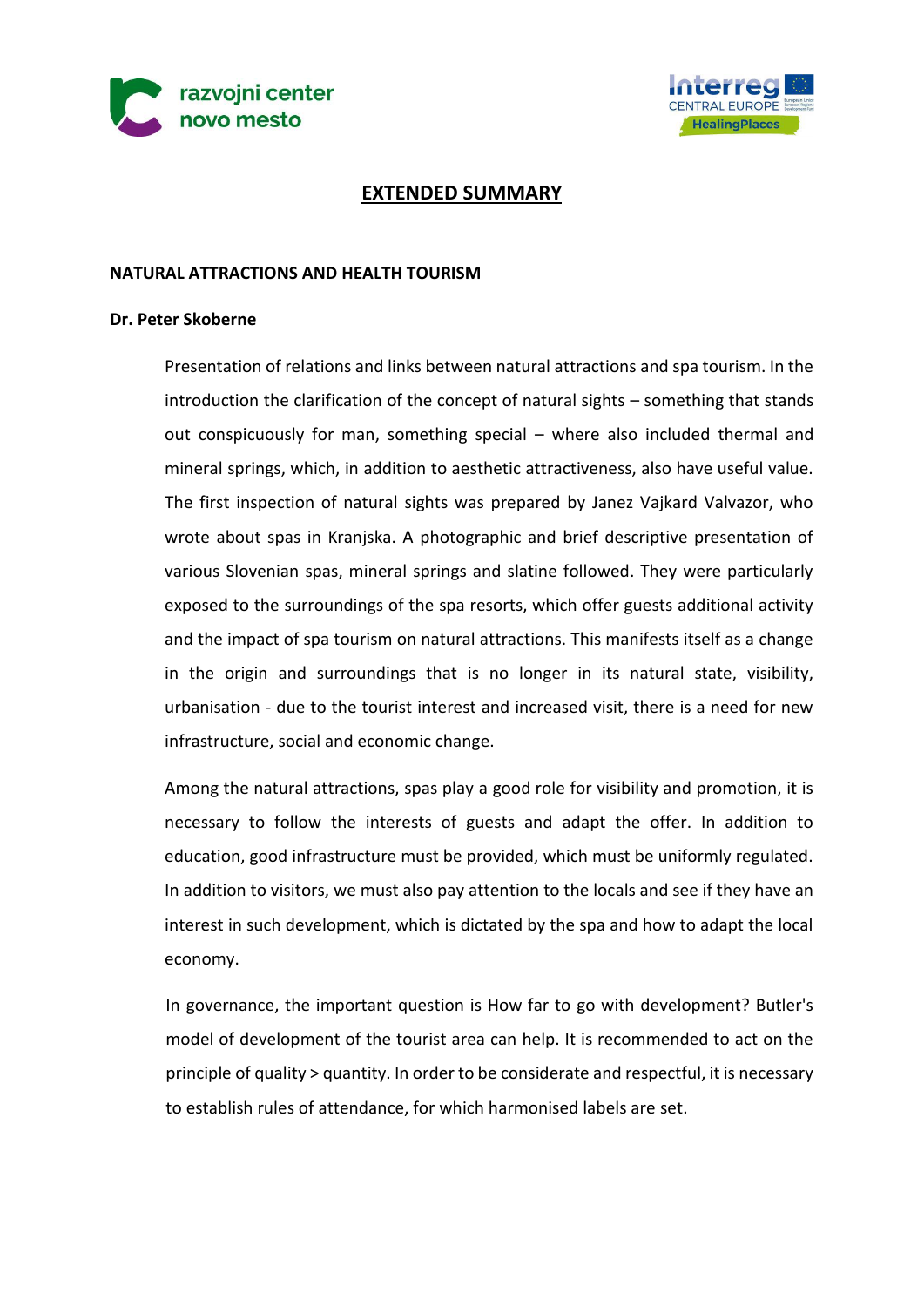



# **THERMAL TOURISM AND NATURE PROTECTION: Environmental management challenges in health areas**

**Barbara Kink**, Institute of the Republic of Slovenia for Nature Conservation, unit Novo mesto

Presentation of Institute's experience and method of integration with nature monitoring – what the Institute learns about what is important in their work tied to health tourism. Comment that in Slovenia relatively late (2009) we embarked on coordinated management of health (health sites) (Concessions Acts). Protected areas of nature are defined by certain statuses (wider, narrow, Natura 2000). The springs of thermal waters do not have this status, but there are some areas in their hinterland – in Dolenjske Toplice it is the creek Sušica (defined as a natural value). In addition to the larger thermal spas (Šmarješke Toplice and Dolenjske Toplice), we also have smaller spas such as Klevevž, Klunove toplice, Topličnik. In the area of Klevevž there is a protected area, natural value, cave entrances, etc. The use of thermal water, which is a natural public good, requires a concession. She presented the challenge of environmental pressures – temperature and chemically polluted waste water. Much has already been done to optimise these processes, with the aim of ensuring efficient use, but some challenges remain. Finally, she presented the possibility of connecting health spa complexes with the wider nature (e.g. Terme Čatež with Jovsi,...) as a segment of natural tourism.

#### **CLIMATE CHANGE AND TOURISM IN THE REGION**

### **Assoc. Prof. Dr. Maja Turnšek, Katja Kokot, Nejc Pozvek**, University of Maribor, Faculty of Tourism

The presentation was related to the national research project Climate Change and Sustainable Development of Slovenian tourism, which identify the impact of tourism on climate change and plans to establish a methodology according to existing data. They are further exploring the impact of climate change in the future and which tourism products will be the subject of the greatest changes. They note that there are inequalities of causes, especially within transport (air, rail, autobus, automobile), while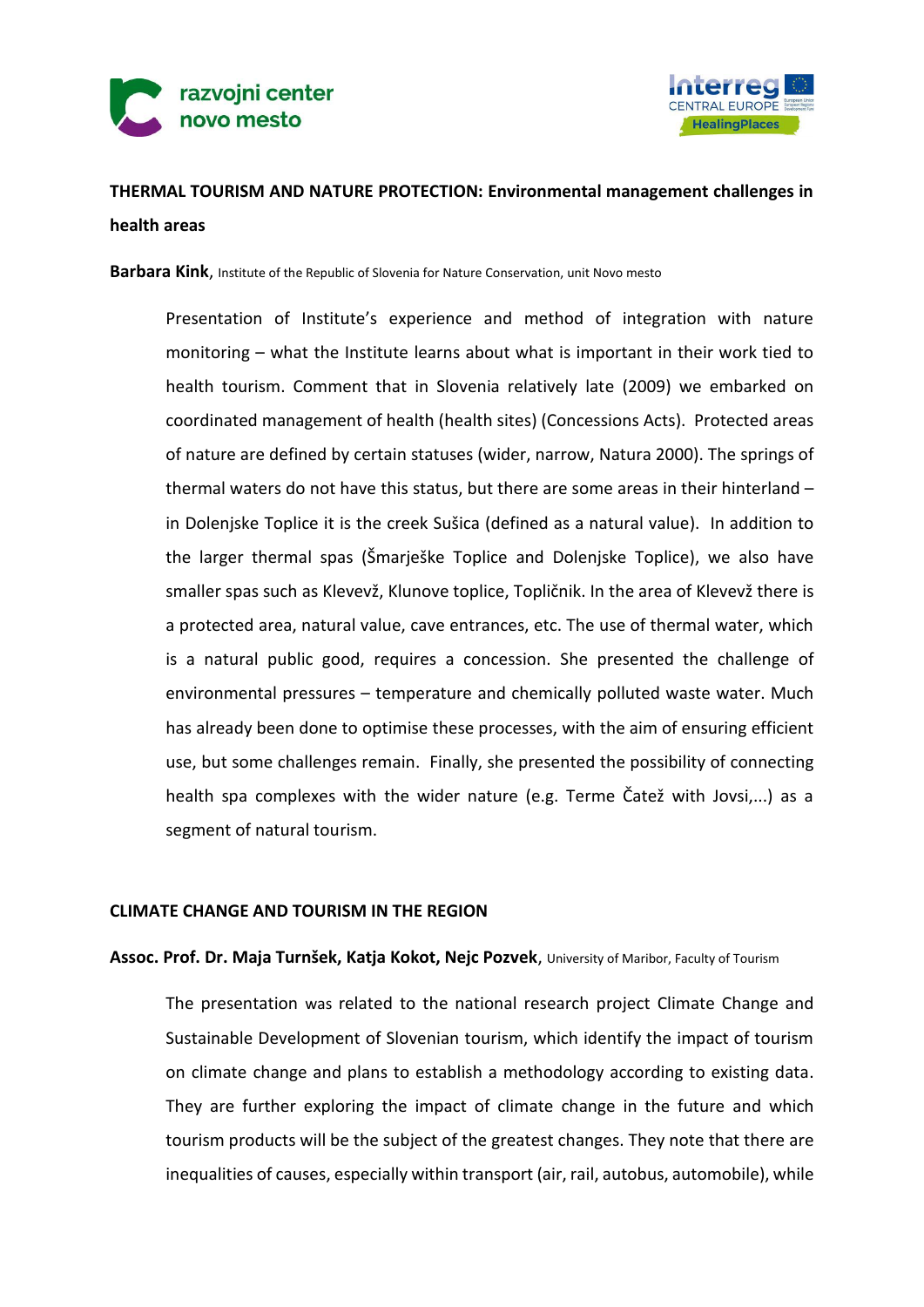



differences are also evident between continents (in Europe tourism highly relies on high proportion of air traffic). The vulnerability of Slovenian tourism is linked to several factors – sea level rise, winter tourism and rising temperatures, and the negative effects of heatwaves and temperature rises. The assessment of climate change on the temperature can be assessed using the *Tourism Climate Index*. A calculation is needed to calculate how climate change will affect different types of tourist activities – parts of the season is extended and for some activities it will be too hot in summer. The key problem is reaching consensus, the need to talk to tourism providers and representatives of the areas. Mitigation measures can include raising awareness of tourists and providers, adaptation of offer, addressment of other guest segments, changes in travel habits to and within the destination, increased energy efficiency, technological innovation, compensation of the carbon footprint of visitors and tax policy. Adaptation measures can include the protection of natural and cultural heritage, crisis management (rainfall, flooding, heat), addressing other guest segments, increased energy efficiency – where the central issue is cooling during the summer months (what technologies to use and how to aim to minimise carbon footprint), supply adjustment and change travel habits towards more sustainable mobility.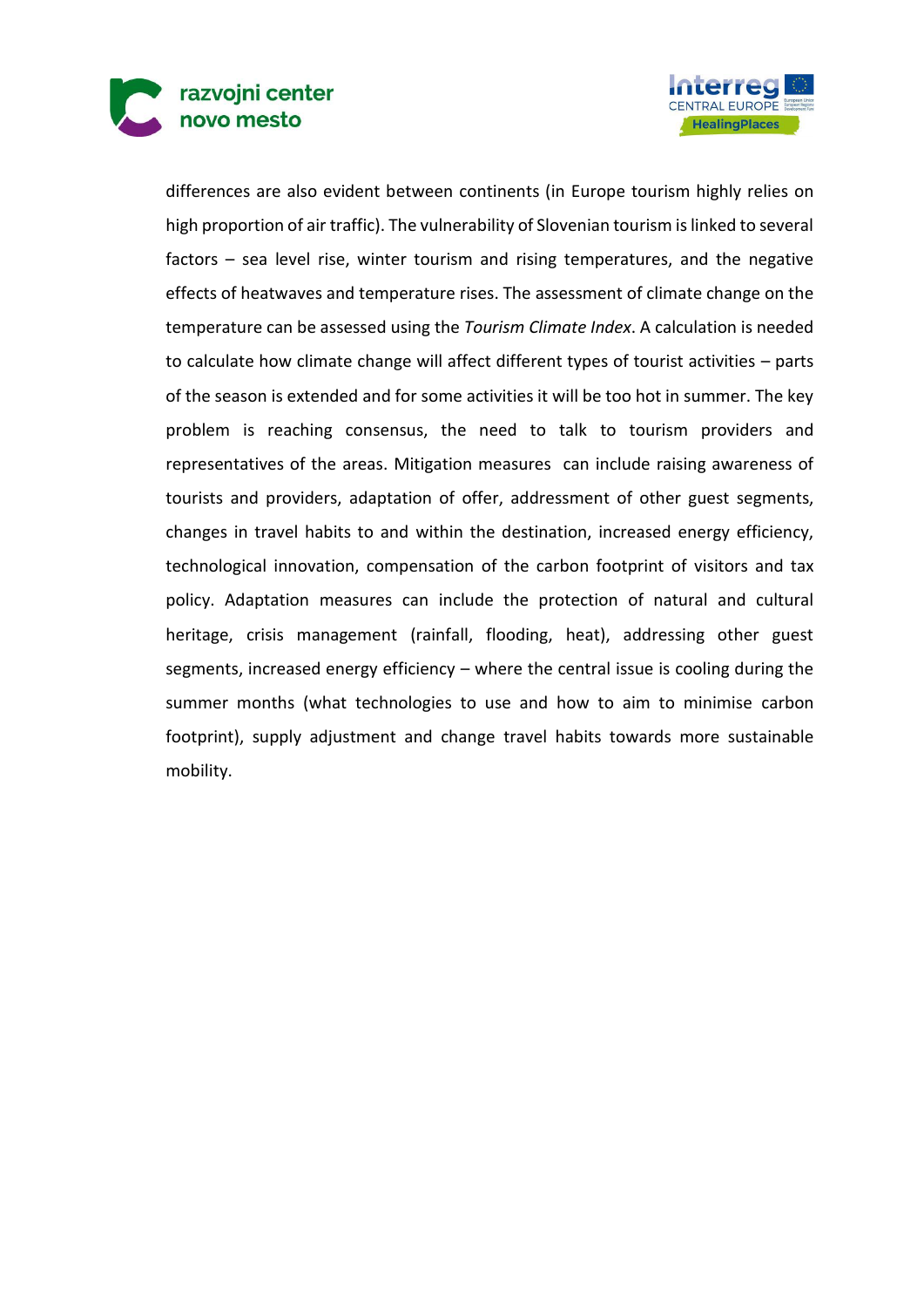



# **PROMOTION OF THE SUPPLY OF WHOLE GRAIN CEREAL PRODUCTS IN CATERING AND TOURISM – ADVANTAGES AND POTENTIAL HEALTH RISKS**

**Dr. Urška Blaznik**, National Institute of Public Health, Centre for Health Ecology

#### **Doc. Urška Rozman, Prof. Dr. Sonja Šostar Turk**, University of Maribor, Faculty of Health Sciences

Presentation of cereals and its three most important parts of the seed - envelope (bran), endosperm and sprout. Exposed nutritional value, an important source of carbon hydrates, protein and dietary fibre in whole grain cereals, which are associated with a reduction in the risk of developing chronic non-communicable diseases. The National Programme on Nutrition and HEPA 2015-2025 lists 12 steps of healthy eating – the second reads: choose whole foods from cereals and cereal products. The recommended daily intake is 90 g. Although they are an important source of environmental pollutants, their benefits of consumption outweigh the risks (mycotoxins, arsenic, cadmium, lead, acrylamide).

### **NEW HYGIENE REALITY – A THREAT OR OPPORTUNITY FOR SPAS**

**Barbara Pavlakovič, Prof. Dr. Maja Turnšek, Nejc Pozvek, Doc. Milica Rančić Demir**, Faculty of Tourism, University of Maribor

Presentation of the study on visits to spas, based on comparison before and after 2020 – marked by the epidemic of covid-19 disease. The primary reason for visiting spas is relaxation/relaxation, followed by physical activity, healthy diet, mental activity/ education, and treatment. In post-covid time research participants most support the introduction of new/alternative activities and thus disperse visitors to several locations. Like other acceptable options for the adapted operation of spas, they support the time-limited visit with advance booking or unchanged activity, but by following the regulations of wearing a mask, maintaining distance and disinfection. As additional activities, the most popular are nature visits, recreation (hiking, cycling),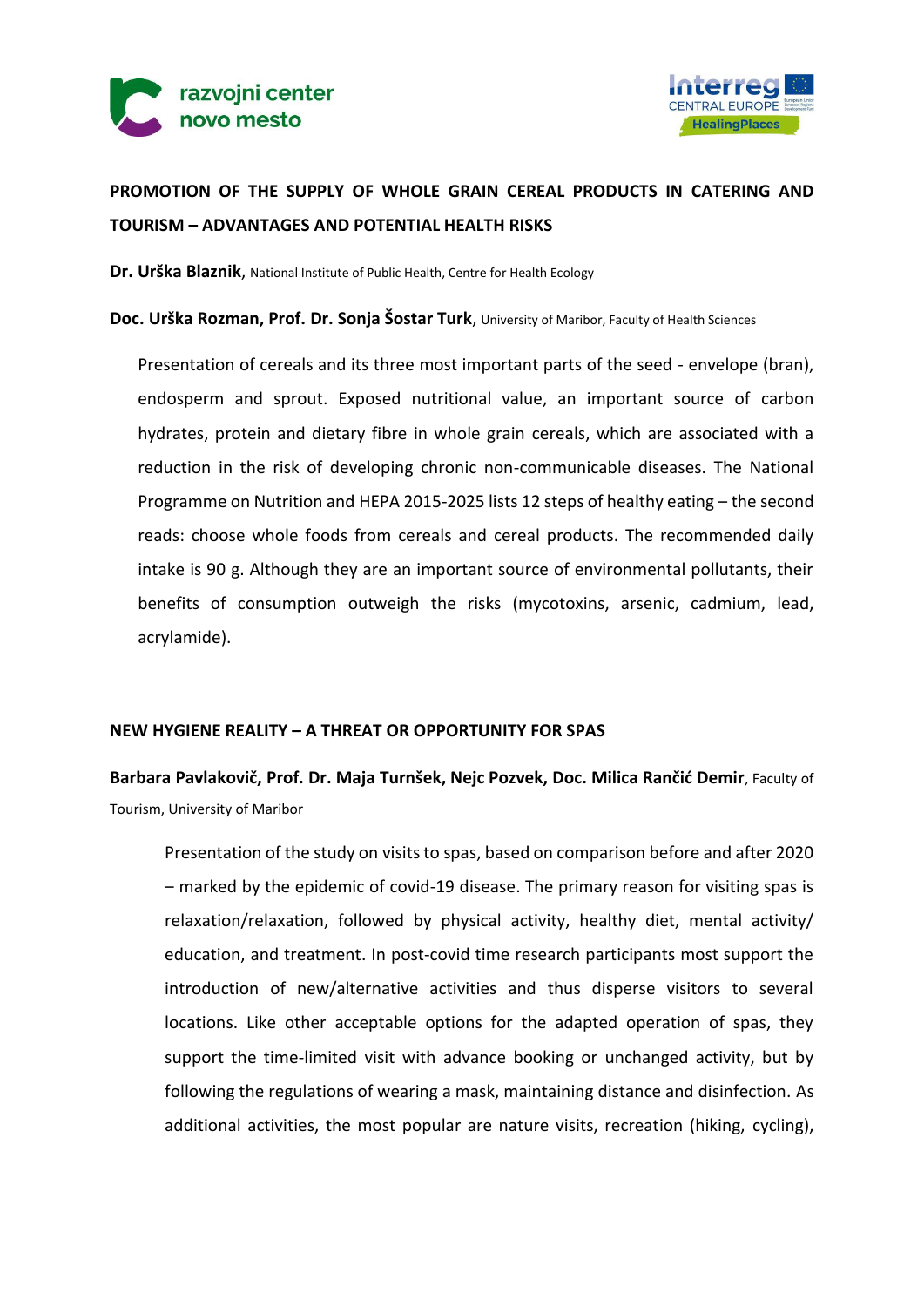



cultural activities (visiting museums, castles, galleries,…), various events, courses, events and outdoor animations.

Spas thus represent relaxation together with visits to nature, sports and recreation, and visits to cultural sights.

#### **DEBATE:**

**Prof. Dr. Sonja Šostar Turk** presented the Institute of Balneology, founded by dr. Zmago Turk, and their work. The Institute works in conjunction with other institutions (such as the national institute for public health) and other experts. It has also been transferred to the pedagogical and research field, starting in autumn with a new study programme Public Health, which will be environmentally oriented.

**Jelka Hudoklin** of ACER Novo mesto, which is involved in spatial planning, added that in the case of spa tourism, the case of tourism is an example of nature protection, cultural heritage, agriculture and recreation. Spa resorts are the most important tourist destinations of Jugovzhodna Slovenija. As spatial planners, they miss the tourism spatial development strategy, because tourism needs detailed planning - areas with high visibility are bound by other activities. In the context of the renovation plan of Balnea health park in Dolenjske Toplice (prepared by ACER Novo mesto), 10 other spa towns were visited and researched. Spa parks were found to be in an unenviable position, several of them abandoned, uncared, or too small.

**Iztok Altbauer** from the Association of Slovenian Natural Spas added an important message to the conference: the impact of the local environment. He added the idea of Local = Global, explaining that in addition to domestic guests we also have global ones, and this requires the adjustment of human resources and presented the Zero-Kilometers initiative, which means the shortest supply chain for food and other services. As an example of good practice, he pointed out the spa's own garden in Otočec - next to the hotel, where foreign tourists were surprised by the garden and the food produced within the tourist complex. The importance of